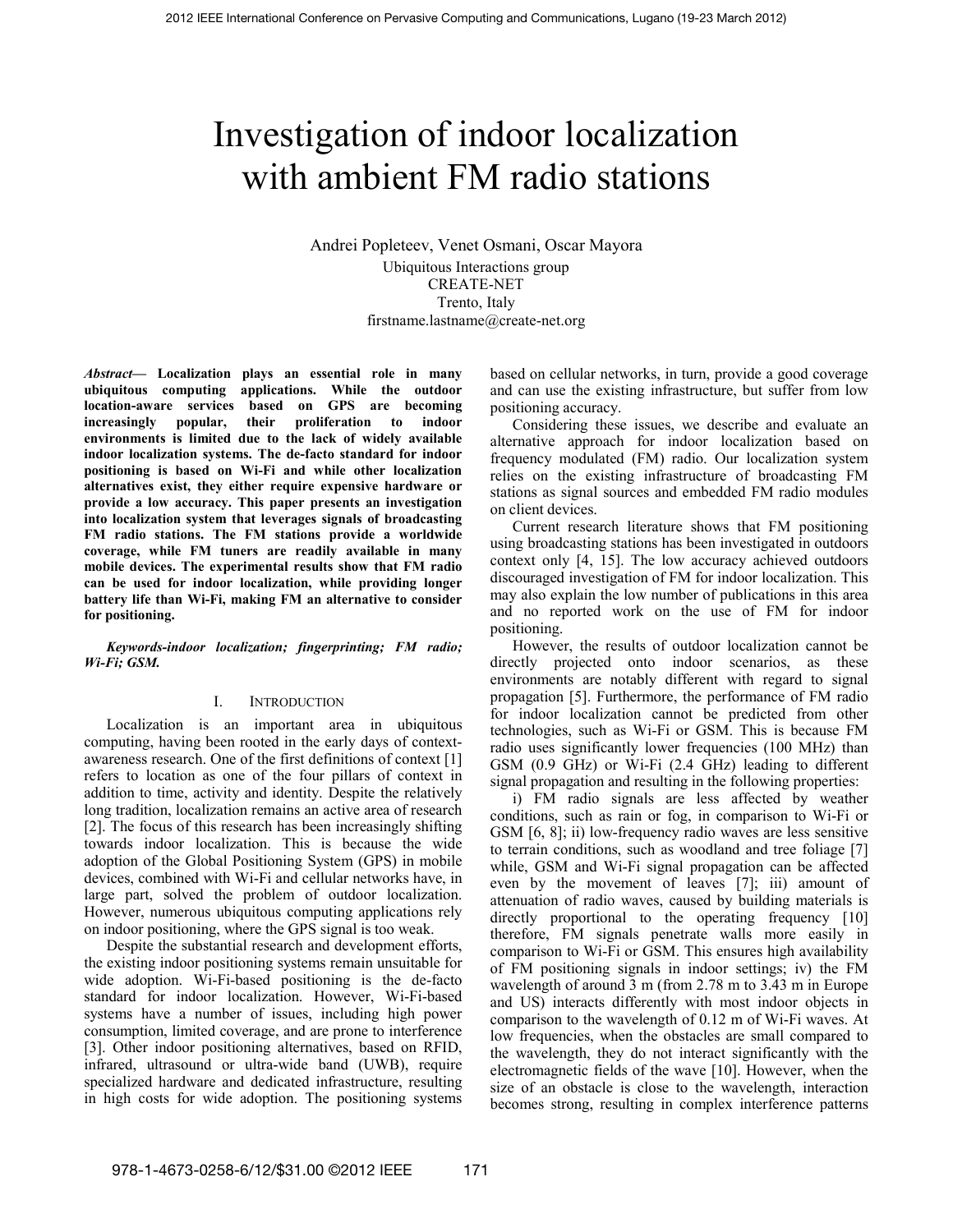[10]. This means that majority of small indoor objects are transparent to long FM radio waves, but interact and cause interference with shorter Wi-Fi and GSM waves; v) overall, FM radio is a popular and well-established technology. Broadcasting FM stations provide almost ubiquitous coverage, in populated areas worldwide. FM receivers are already embedded in many mobile devices, they have low power consumption and do not interfere with sensitive equipment or other wireless technologies. These properties make FM radio an interesting technology to investigate for a positioning system.

In the rest of this paper, we provide an overview of the indoor positioning systems based on Wi-Fi and cellular network signals, as well as the existing FM-based localization systems. Then we detail our positioning approach based on broadcasting FM stations. We evaluate its performance on different scale environments and at different time frames and provide a comparison to Wi-Fi and GSM systems. Finally we analyze the impact of FM, Wi-Fi and GSM localization modes on mobile device's battery life.

## II. RELATED WORK

# *A. Wi-Fi*

IEEE 802.11 standard for wireless networks is a popular basis for indoor positioning systems. Their popularity among the research community can be explained by frequently available network infrastructure, Wi-Fi enabled mobile devices, good localization performance and their use in ubiquitous computing applications. Wi-Fi networks are deployed in many office buildings and homes, and positioning systems can exploit the already available beacons.

The RADAR project [9] pioneered Wi-Fi positioning. This work used received signal strength (RSS) fingerprinting approach and achieved 2.94 m median error [9]. Ferris et al. [12] designed a Wi-Fi localization system using Gaussian processes in conjunction with graph-based tracking. They modeled users moving through the rooms on the same floor, as well as more complicated patterns of moving, such as going up and downstairs. The average error of test data was 2.12 meters. Work in [13] used advanced probabilistic methods and Wi-Fi based positioning reached an accuracy of 1.2 m.

Brunato and Battiti [14] compared the performance of Wi-Fi fingerprinting localization using several machine learning methods, such as multi-layer perceptron (MLP), support vector machine (SVM) and k-nearest neighbor (kNN). The SVM approach demonstrated the best median accuracy of 2.75m. Notably, the median performance of a simple unweighted kNN classifier was only 0.16 m less than the SVM's result; the 95th percentile errors were equal.

While the accuracy degradation is typical for fingerprinting based systems, the impact of each factor varies, and is dependent on signal frequency: when the obstacles are small in comparison to wavelength, their interaction with the wave is negligible [10] and vice versa. Therefore, environmental factors have smaller impact on lower-frequency FM radio waves. However, most indoor

radio wave propagation measurements have been done for frequencies above 1 GHz [5] and there is a lack of experimental results for lower frequencies.

# *B. Cellular networks*

In comparison to Wi-Fi, cellular networks, such as GSM and CDMA, provide significantly better coverage. However, for a long time they were not considered for indoor localization due to the low accuracy achieved in outdoor settings [17, 19, 22].

The first results for indoor GSM positioning performance have been published in [17]. The proposed approach employed so-called wide fingerprints, which include the RSSI readings from 6 strongest stations, extended (widened) by RSSI data from up to 35 weaker GSM channels. The experimental results for different buildings have demonstrated a median accuracy from 3.4 m to 11 m with six strongest stations, and from 2.5 m to 5.4 m with wide fingerprints. In 3 out of 7 tests the GSM accuracy with wide fingerprints was better than the Wi-Fi positioning performance.

# *C. FM radio*

There are only few papers dedicated to FM radio based positioning. The first paper describing a localization system based on FM radio signals was presented by Krumm et al. [21]. It was an outdoors-only system that employed a prototype wristwatch device with an FM receiver. The device was able to distinguish six districts of Seattle using the signals broadcast from public FM stations. The authors were able to identify the correct district in 80% of the cases. A Bayesian algorithm with data smoothing, combined with signal propagation modeling, enabled the system to locate the user with 8 km median accuracy [4].

Fang et al. [15] presented a comparison of FM and GSM outdoor localization within 20 reference points in an urban area of 1 km2. Using the data collected with a professional spectrum analyzer, the authors demonstrated that with sixchannel fingerprints the GSM accuracy was better than that of FM; however, when the number of FM channels was increased to 11 the situation reversed (FM error was below 20 m in 67% of cases). In a rural area however, GSM signals were weaker and 5-channel FM positioning outperformed the 8-channel GSM based system; the FM positioning error was within 35 m with 67% probability. The reported data does not allow for direct comparison of FM accuracy in urban and rural areas for an equal number of channels. The authors also investigated temporal stability of FM signals and reported better temporal stability of FM signal than the GSM signal [15].

More recently [16], the same group evaluated the positioning performance of multiple wireless technologies (FM, GSM, DVB, Wi-Fi) for both outdoor and indoor settings. However, FM measurements were performed only outdoors and thus FM positioning was not included into comparison to other indoor localization systems.

All the systems described so far utilize the differences of signal strength between different locations. The two main sources of signal attenuation (leading to spatial variation of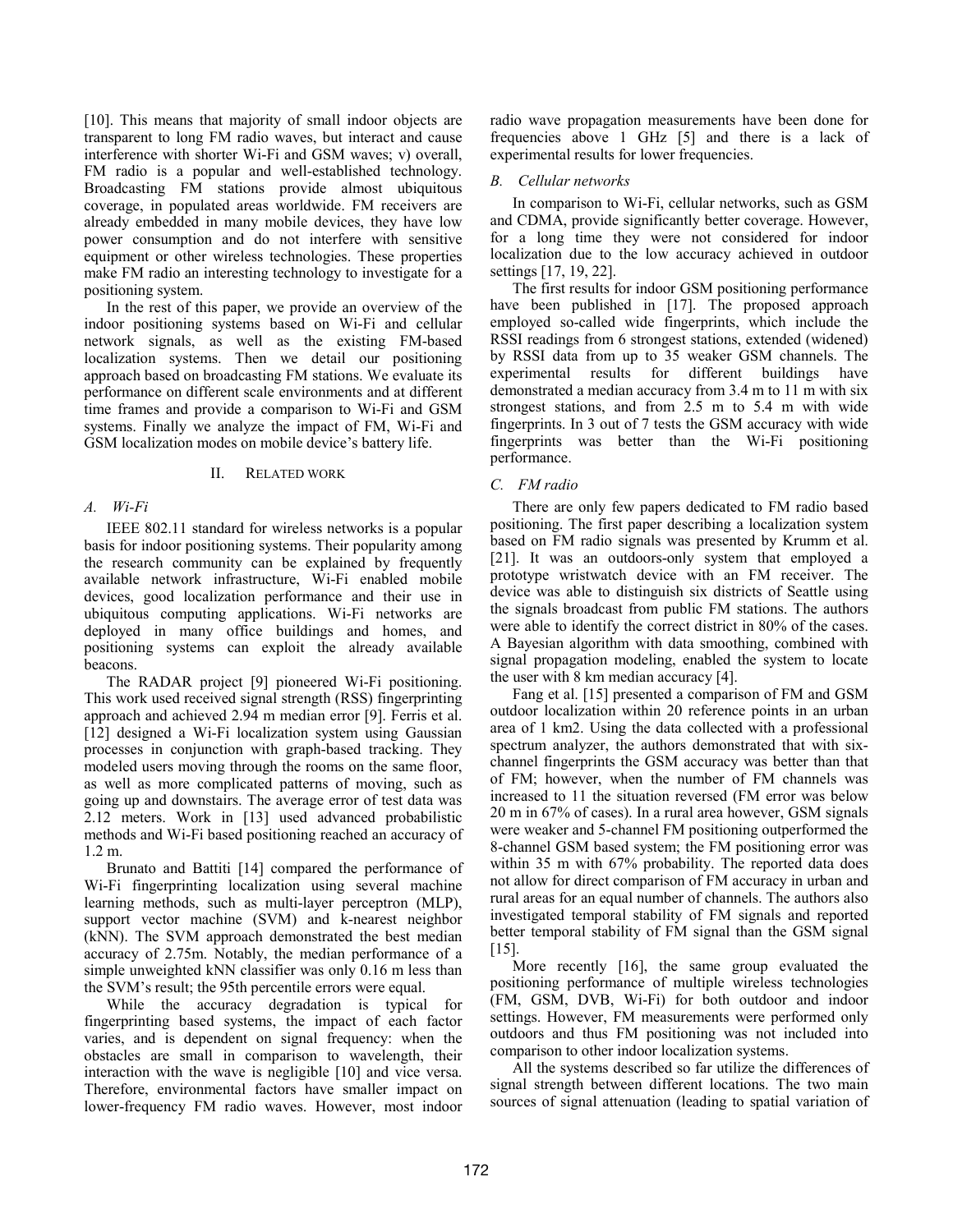fingerprints) in outdoor settings are: free-space propagation loss (in order of 20log(d), where d is travel distance) and shadowing by terrain and buildings [10]. In [15], the distance between test points was about 100 m, and free-space propagation loss contributed about 40 dB to the signal strength differences between locations. At indoor scales, however, the free-space propagation loss is negligible and the main source of spatial signal variation is fading, caused by large indoor obstacles and multipath propagation [10]. Therefore, since current FM positioning systems rely on outdoor-only propagation phenomena, their results cannot be simply extrapolated to indoor scenarios.

Another approach for FM localization utilizes the phase of the stereo pilot tone – a stable 19 kHz signal contained in all stereo FM transmissions. Giordano et al. [20] proposed an FM based outdoor localization system which leverages differences of FM stereo pilot phase, as received by the mobile unit and a fixed observer. The authors claimed the accuracy "on the order of 10–20 m depending on channel conditions" [20]. However, the origins of these numbers are questionable, since the authors have not provided an experimental proof of the claimed performance. Moreover, there are experimental indications that the pilot tone, although transmitted with a good stability, is distorted by multipath propagation [26] and non-linear effects in the receiver [13]. For instance, typical peak-to-peak pilot phase fluctuations reported in [26] were about 2 µs, which corresponds to about 600 m distance for a 19 kHz pilot tone. Such low accuracy is clearly insufficient for indoor positioning.

As the literature review shows, the previous research work on FM positioning has focused mainly on outdoor localization using broadcast FM signals and special receivers (prototype wristwatch [4] and professional spectrum analyzer [15]). This paper, in contrast, focuses on indoor positioning, using off the shelf mobile devices. There is only one work that investigated indoor positioning using FM radio signals [11]. The described system is based on a set of low-power FM transmitters installed indoors. This paper, in contrast, presents a positioning system that uses broadcasting stations located outdoors for indoor positioning. According to literature review and to the best of our knowledge, this is the first study to use broadcasting FM radio stations for indoor localization.

### III. FM POSITIONING

Our approach on FM radio based localization is based on a well-known signal fingerprinting method [9, 14]. This method includes two stages: calibration and localization. The calibration phase comprises the acquisition of signal characteristics (typically RSSI) from stationary transmitters (beacons) at predefined points, which are used to build a database that matches the collected values (fingerprints) with their corresponding locations. During the localization phase, the mobile device acquires a signal fingerprint and the positioning system utilizes the calibration data, coupled with appropriate algorithms to determine the best match for a location where the fingerprint most likely belongs.



**Figure 1. Floor-level experimental environment. Dashed rectangle (50×25 m) represents the data collection path.** 

For localization we used three well-known methods: knearest neighbor (kNN), support vector machine (SVM) classifiers, and Gaussian processes (GP) regression [9, 12, 14].

# *A. Experimental setup*

The positioning experiments have been performed in two separate indoor environments of different scales: an office  $(12\times6$  m) [11] and a university building floor along its corridor (50 $\times$ 25 m), similar to the approach in [9]. Signal fingerprints were simultaneously acquired by three smartphones: two Samsung Omnia2 and one HTC Artemis; each device used its standard headset as antenna. Two datasets per each environment have been collected on different days. Before each data acquisition session, the list of active FM channels, broadcasting content, was automatically acquired using receiver's channel detection functionality. Only the stations simultaneously present in both training and testing dataset were considered for analysis (50 stations for room-level and 45 for the floor-level environment). At each location, 10 RSSI samples were collected for each FM channel and their mean values were used in the fingerprint. In the room-level environment, signal fingerprints have been collected in all the accessible locations defined by a 1 m grid (due to the furniture, 33 locations were measured). In the building floor environment, fingerprints were acquired with 1.6 m interval along the main corridor (dashed line in Figure 1); in total, 94 locations were measured. In both settings, the experimenter was always facing in the same direction. Localization accuracy results obtained using the same device are shown in the section that follows.

## *B. Same-device localization results*

The positioning accuracy of the system was first evaluated using independent datasets collected with the same device and evaluated using kNN, SVM and GP methods. All the collected RSSI values were normalized in the range of 0 to 1. The performance results of the FM positioning system using broadcasting FM stations are presented in Figure 2. At the room level, 40% of locations were successfully recognized by the SVM classifier (0 m error distance), while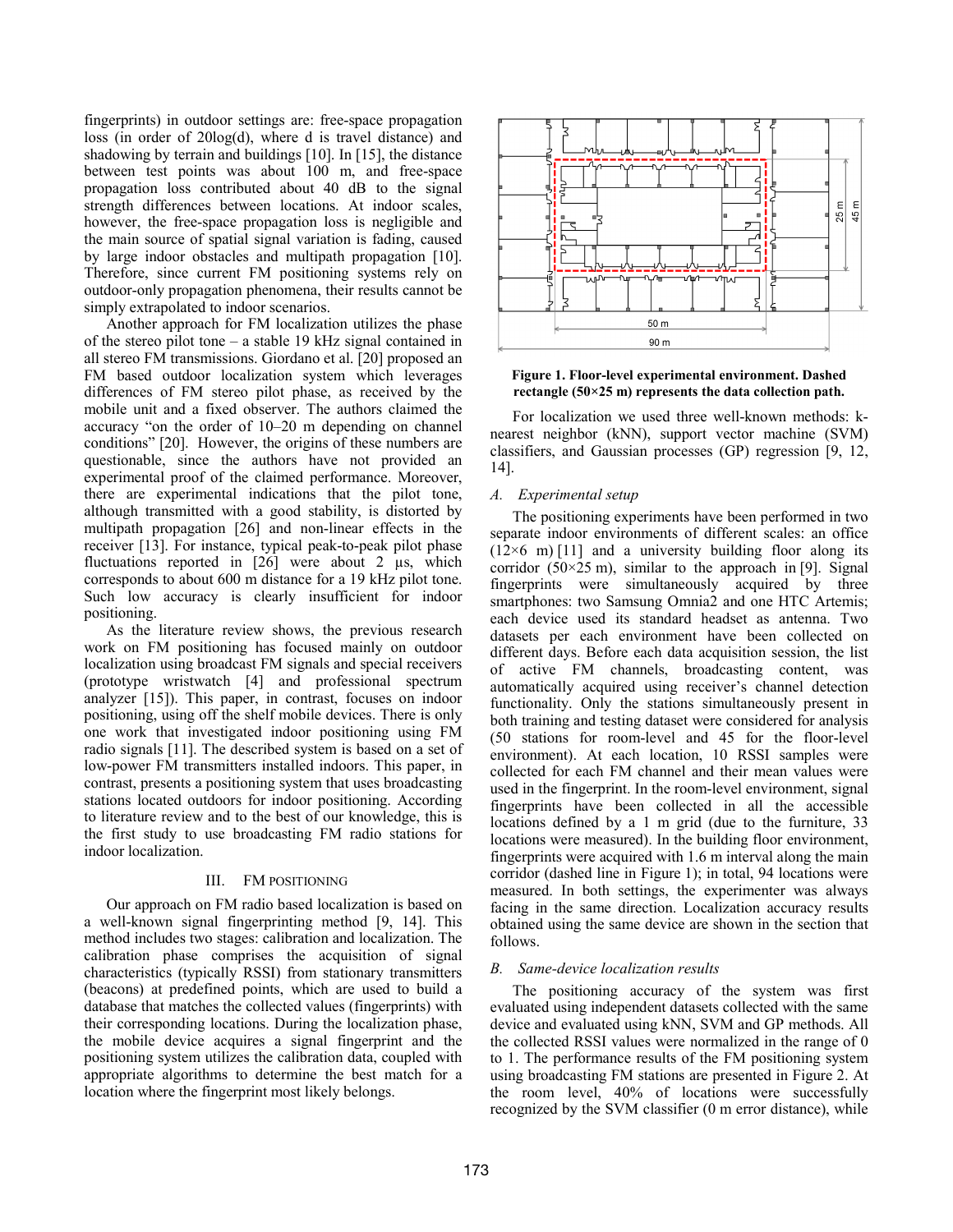

**Figure 2. FM positioning accuracy for different methods.** 

the best median positioning error of the system was 0.6 m (SVM) and the 90th percentile error was 2.6 m (GP). In the floor-level environment, the best results were demonstrated by the kNN approach, which accurately recognized 52% of locations; with 90% probability, the error was below 24 m. The GP method demonstrated a poor performance, due to continuous nature of regression resulting in majority of the two-dimensional location estimates to fall *inside* the data collection rectangle rather than *on* it (see Figure 1).

While a detailed analysis of the results will follow in Section III.F, the presented performance can be preliminary attributed to the high number of FM beacons used, despite the significant distance from the transmitters. There is evidence in the literature to suggest that wider fingerprints, collected from a large number of beacons, result in better positioning performance [15, 17]. In order to test the impact of number of beacons on positioning accuracy, we carried out a set of experiments to evaluate the effect of number of stations on localization accuracy.

#### *C. Accuracy vs. number of stations*

This section describes a number of approaches to FM station selection and evaluates how the number of stations (fingerprint width) affects the positioning accuracy.

## *1) Heuristic-based approach*

Initially, we briefly experimented with several station selection criteria, which would enable identification of the most efficient (in terms of localization performance) stations. One criterion was to select N strongest stations, while the other criterion was to select N weakest stations. However, none of these methods was able to demonstrate a consistent advantage in all environments.



**Figure 3. RSSI difference caused by path loss at indoor and outdoor scales.** 

 These findings are somewhat in contradiction with the results previously demonstrated for outdoor FM positioning. Fang et al. [15] have found that in outdoor scenarios selecting stations with stronger signals leads to better positioning accuracy than for weak-signal stations. To understand the reasons for this inconsistency, we analyzed the difference between indoor and outdoor positioning using broadcasting beacons. In the outdoor scenario, the distances between test points are relatively large (100–150 m in [15]). At these distances the transmission of nearby stations with strong signal are subject to significant path loss (Figure 3).

 In indoor environments, however, the distances between test points are orders of magnitude smaller (1–2 m in our tests), and the path loss has minimal effect on signal propagation (see Figure 3). In this case, the variance of FM signal RSSI in indoor locations is due to walls and other large obstacles that equally affect all stations transmitting from the same direction, regardless of their signal strengths. Therefore, in indoor scenarios stronger stations have no advantage over weaker stations in terms of positioning performance. A further analysis of this phenomenon is presented in Section III.F.

## *2) Statistical approach*

Although the previous approach did not suggest a definite criterion for station selection, it would be useful to at least assess the extent to which the number of stations influences the localization performance. In order to estimate this relationship, we used a statistical approach and evaluated FM localization performance on *N* randomly selected nonrepeating channels. For each value of *N*, 500 localization tests have been run. Fingerprint recognition was performed by the kNN method, as the computational time of other methods was prohibitive for large number of trials.

The experimental results in Figure 4 demonstrate a dependence of median error on the number of stations used for positioning. The results confirm hypothesis that localization accuracy consistently improves when increasing the number of stations used for fingerprinting. Moreover, the stations contribute to the performance unequally: for example, in the room environment, five selected stations were able to provide zero median error, in contrast to the average 1.8 m for randomly chosen stations.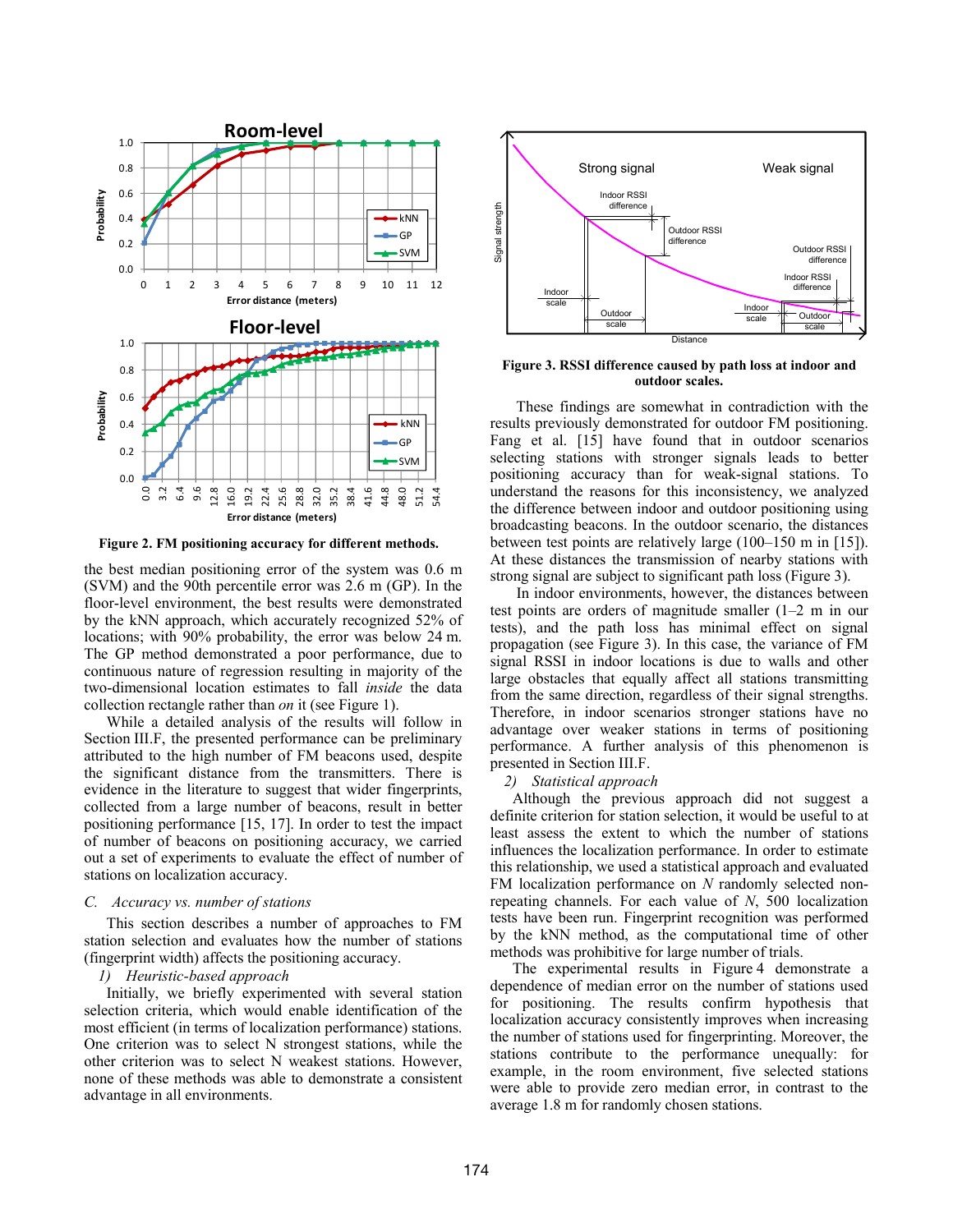

**Figure 4. Median error of FM positioning vs. number of stations in room-level (a) and floor-level (b) environments.** 



## **Figure 5. Scatter plots of RSSI values measured in the building floor environment by co-located smartphones: two Samsung Omnia2 ("same model") and HTC Artemis vs. Omnia2 ("different models").**

Therefore, appropriate selection of broadcasting FM stations can reduce the fingerprint width (and acquisition time) with only minor degradation of positioning accuracy. Moreover, reducing the number of scanned stations enables faster acquisition of fingerprints and decreases the overall computational requirements of the positioning system. For our test devices, by decreasing the number of stations from 50 to 5, we reduce the acquisition time from 10 s to 0.7 s; however, this increases the average median error by only 1 m (Figure 4a). While floor-scale FM localization would typically require more stations, a careful selection of stations would still reduce fingerprint acquisition time, although to a lesser extent.

## *D. Handling device diversity*

All the experimental results reported so far relied on data collected with the same device. However, fingerprints collected by different devices can be considerably different due to the diversity of hardware and software designs, manufacturing processes and fluctuations of the components' parameters. Therefore, even devices of the same model, put in the same conditions, may report different RSSI values. Measurements in Figure 5 show that two devices of identical model, report different RSSI values, shown as RSSI1 and RSSI2 in the "same model" scatter plot. Clearly, having differences between fingerprints collected during the system calibration phase and fingerprints acquired for localization, may severely impact the localization accuracy.

The literature suggests several approaches to address this problem, such as estimation of a cross-device RSSI mapping function or switching to different fingerprint types [23-25]. In this paper, we compare three approaches to cross-device location sensing. The first method (labeled "basic") does not take device diversity into account and uses raw RSSI fingerprints directly (as demonstrated in [9]). The second method ("ratio") relies on hyperbolic fingerprints proposed by Kjaergaard and Munk [23]. A hyperbolic fingerprint is composed of pairwise ratios of RSSIs instead of raw values. In [23] such fingerprints were shown to improve the localization accuracy of kNN and Bayesian classifiers. Finally, the third method ("correlation") originates from the work of Tsui et al. [24], which assumes that while raw fingerprints collected by different devices might be rather distant in the signal space, they are still highly correlated (similar in shape). Instead of Euclidean distance, this method employs Pearson's correlation coefficient as a measure of similarity between fingerprints.

To evaluate cross-device performance of FM localization, we trained a kNN classifier using a dataset collected by one of the Omnia2 smartphones, and then tested it with datasets collected on a different day with HTC Artemis and another Omnia2 device ("different models" and "same model" titled graphs in Figure 6, respectively).

Figure 6 presents cross-device, over-time performance of FM localization system. At a room level, device heterogeneity plays a minor role: the same-model performance is comparable to the same-device results (Figure 6a); for different device models, the classification rate of the basic method drops by 12%, while the other performance metrics remain comparable to the same-device reference (Figure 6b). At a larger scale, the degradation of cross-device performance becomes more evident. For basic localization approach, which does not take device diversity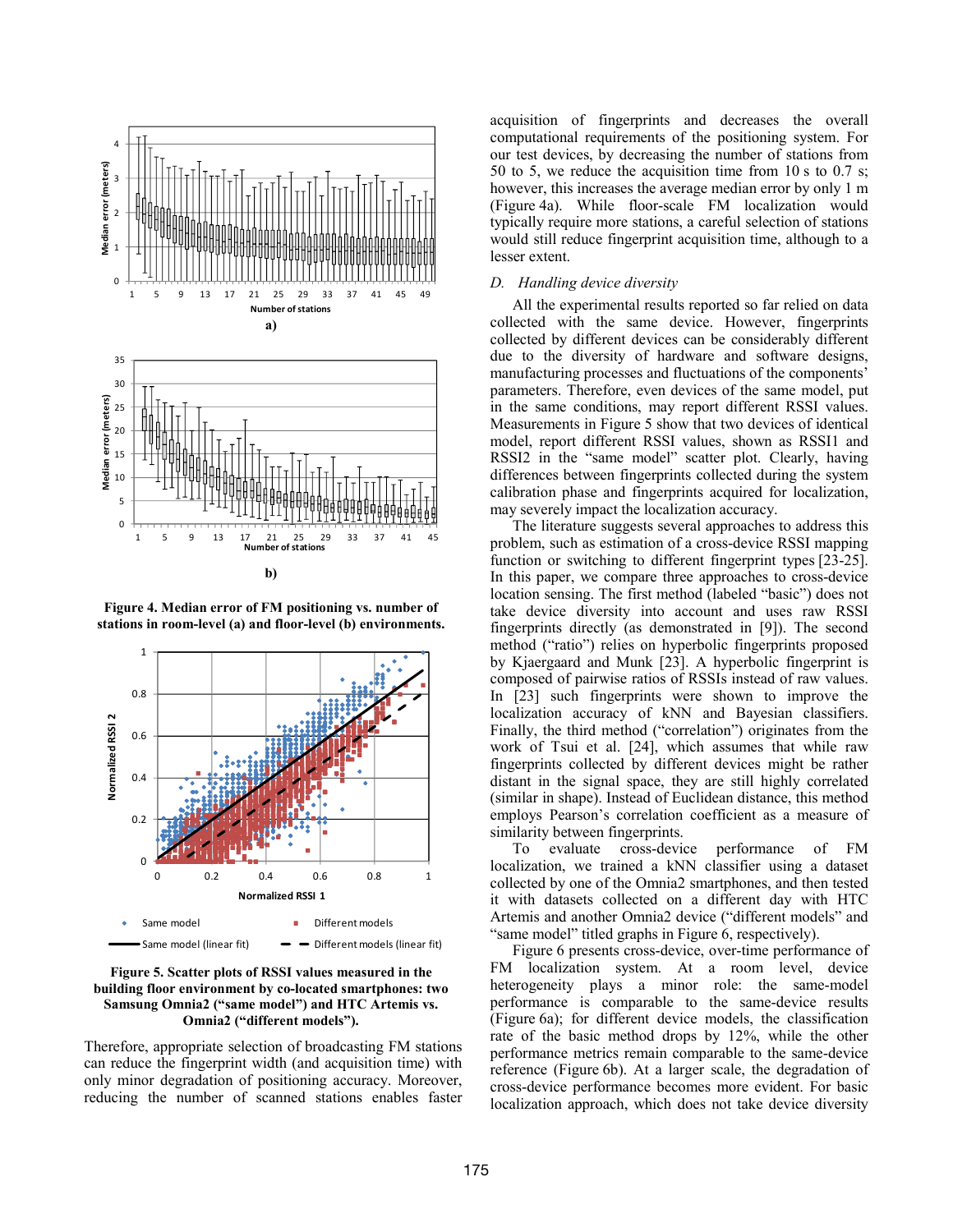

**Figure 6. Performance of an FM localization system trained on data from one Omnia2 device and tested on different day with another Omnia2 ("same model" graphs) and with HTC Artemis ("different models" graphs) smartphone. Dashed line presents the reference performance: testing with the same Omnia2 device that was used for training.** 

into account, the classification rate drops from 52% (samedevice) to 37% (same model, Figure 6c) and even 28% (different models, Figure 6d).

The localization methods devised for handling crossdevice differences demonstrated diametrically opposite results with respect to each other. The hyperbolic fingerprinting approach demonstrated performance similar to the basic approach (in same-model tests) or even lower performance (for different-model tests). The best crossdevice performance was demonstrated by the "correlation" approach, which estimated fingerprint similarity using correlation coefficient instead of Euclidean distance. This method was able to achieve a cross-device FM localization performance comparable to the baseline (same-device) tests both at room and floor scales (see Figure 6).

The reasons behind different performance of the described approaches originate from how they estimate cross-device RSSI mapping. The ratio method takes into account only the coefficient parameter of the linear RSSI mapping between devices, but not the bias [23, 24]. However, a non-zero RSSI mapping offset between different models of experimental devices is present and can be seen in Figure 5. Moreover, the ratio method boosts fingerprint width by including all pair-wise RSSI ratios; thus, eventual mapping errors and outliers are duplicated a number of times, which decreases the classification accuracy below the basic performance reference. In contrast, Pearson's correlation coefficient implicitly considers both parameters of a linear fit and is less sensitive to eventual outliers,

explaining the high performance of the correlation based approach.

#### *E. Comparison to Wi-Fi and GSM*

This section presents a comparison of FM localization accuracy with Wi-Fi and GSM based systems. Wi-Fi is the de-facto standard of indoor localization, while GSM and FM share similar infrastructure characteristics with respect to the stations being outside of the test environment.

Due to the factors influencing the performance of a positioning system, such as room layout and hardware characteristics, it is very difficult to directly compare the positioning performance results acquired in different environments. Therefore, to ensure a fair comparison, Wi-Fi, GSM and FM RSSI fingerprints were collected simultaneously, in the same environment, during the experiments described in the previous sections. For each location, 10 Wi-Fi RSSI samples were acquired with 1 s interval. In total there were 15 different Wi-Fi beacons in the room-level dataset and 65 in the floor-level dataset. Average fingerprint widths per location were 10 and 21, respectively; many of Wi-Fi beacons had very low signal levels and were visible only in few locations. GSM RSSI fingerprints for 7 nearby GSM base stations were collected only by the HTC Artemis smartphone, because Omnia2 devices do not provide access to GSM module. For each test point, 3 GSM samples were recorded with 5s interval, which was the maximum update rate of device's GSM information. This resulted in total of 30 different cell IDs in the room dataset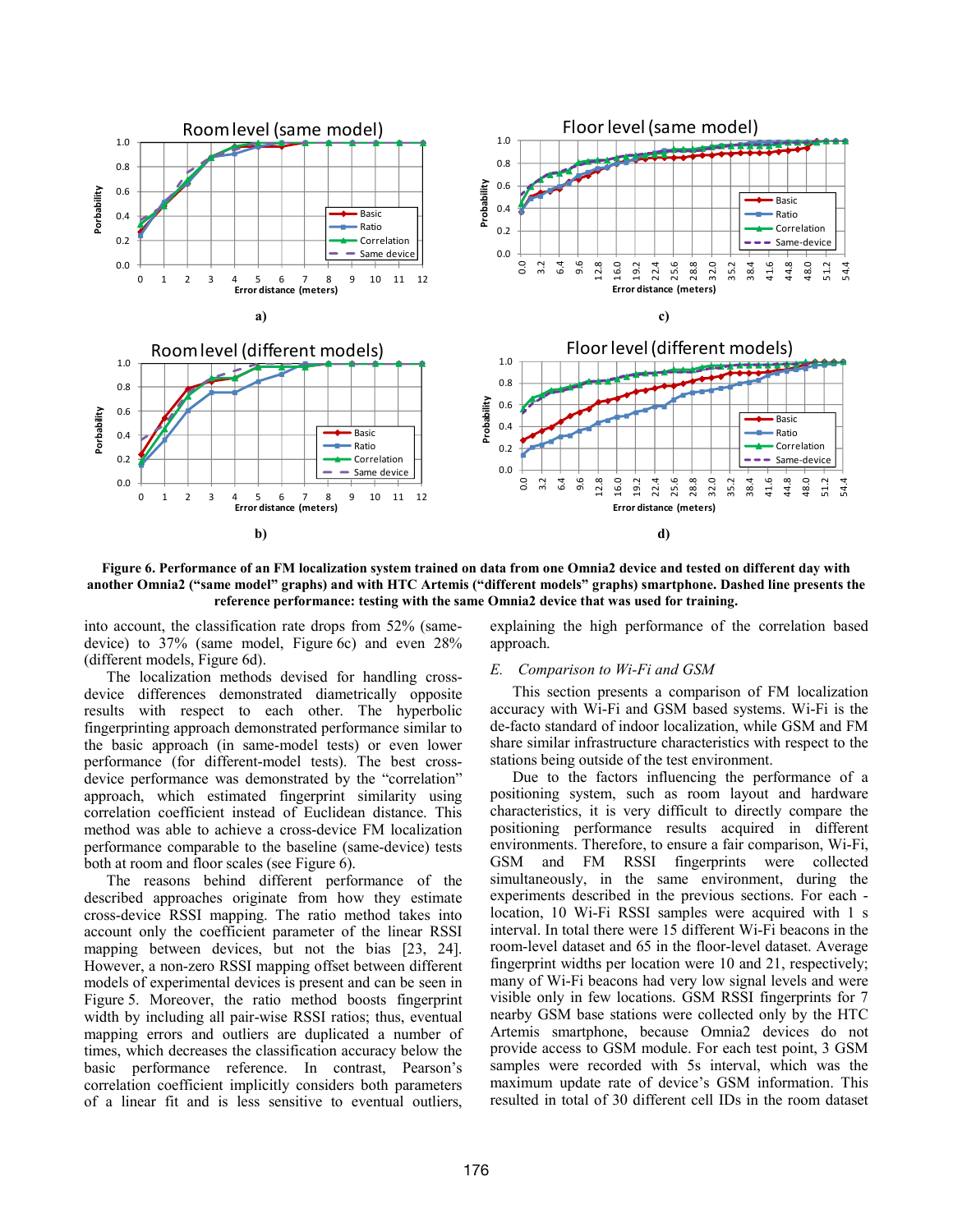

**Figure 7. Comparison of FM, Wi-Fi and GSM positioning accuracy.** 

and 46 cell IDs in the floor-level dataset; average fingerprint widths were 8 and 7 beacons per location, respectively. As described before, the FM fingerprints contained 10 RSSI samples from 50 FM stations for the room level and 45 FM stations for the floor level. All the collected RSSI values were normalized in 0…1 range and consequently the fingerprints at each location were averaged to obtain a single fingerprint for each wireless technology; missing RSSI readings were ignored in the averaging procedure. RSSI values for the beacons that were not visible at a location were set to zero. Localization performance has been evaluated with the kNN approach using same-device different-day datasets.

The results are presented in Figure 7. In the room environment, FM demonstrated the lowest median error (0.9 m) in comparison to other localization technologies. At higher probability levels, FM performance was comparable to Wi-Fi (4.0 m at 95% probability). For the GSM approach, median error was comparable to Wi-Fi, however at higher probabilities GSM accuracy was lower in comparison to other technologies.

At larger scale environment, the ranking of the positioning systems notably changes. While Wi-Fi accuracy remains almost the same (3.6 m at 95% probability), the performance of the localization technologies based on external infrastructure drops significantly. Although the FMbased system was able to correctly recognize 52% of locations, its  $95<sup>th</sup>$  percentile error increased to 34.6 m. The GSM approach, in turn, showed even higher degradation of performance  $(48 \text{ m at } 95^{\text{th}} \text{ percentile})$ . GSM results are consistent with a previous report about 6-strongest-cell GSM indoor localization [17].

Therefore, the above results demonstrate that while Wi-Fi fingerprinting exhibits stable performance in both settings,



**Figure 8. An example of spatial RSSI distribution for Wi-Fi and FM radio waves in a large-scale (a) and small-scale (b) indoor environment.** 

FM localization provides higher accuracy in small confined environments, while at a larger scale the performance drops. In the section that follows we analyze possible reasons of such behavior.

### *F. Analysis of results*

The signal fingerprinting approach relies on the fact that radio signals vary depending on location. This dependency, however, includes several components, main of which are large-scale and small-scale variations [5,18]. *Large-scale variations* are caused by the fact that the signal intensity is inversely proportional to the square of transmitter-to-receiver distance (free-space path loss) [10, p. 11]. *Small-scale variations*, in turn, happen due to multipath propagation of the radio signals caused by radio wave interactions (reflection, diffraction, interference) with indoor objects [5]. Small-scale variations occur at distances comparable to wave length  $(\sim 0.12 \text{ m}$  for Wi-Fi,  $\sim 3 \text{ m}$  for FM).

Now, we consider the role of small-scale and large-scale variations in FM and Wi-Fi based indoor localization.

Wi-Fi access points are typically installed within the indoor environment (building) where they are used; they have a limited transmission power and limited coverage. Therefore, Wi-Fi RSSI can noticeably change within few meters due only to free-space path loss [18]. In turn, smallscale variations of Wi-Fi signals  $(\sim 12 \text{ cm}$  wavelength) can be considered as a noise superimposed on the large-scale variations (see Figure 8a). Thus, in both experimental environments Wi-Fi localization relied mainly on large-scale variations and therefore demonstrated similar performance in room and floor scale.

FM radio stations, in contrast, have significantly higher transmission power and coverage. They are typically located at a considerable distance from listeners, so that received signals correspond to the almost flat tail of the free-space path loss curve (see Figure 8a). As a result, even substantial changes in distance vary the free-space path loss only slightly; so, large-scale variations of ambient FM radio signals are minimal at indoor distances of several meters. In contrast, small-scale variations play a significant role in small indoor areas, such as rooms, due to the large wave length of FM radio waves  $(\sim 3 \text{ m})$ . In a small confined area,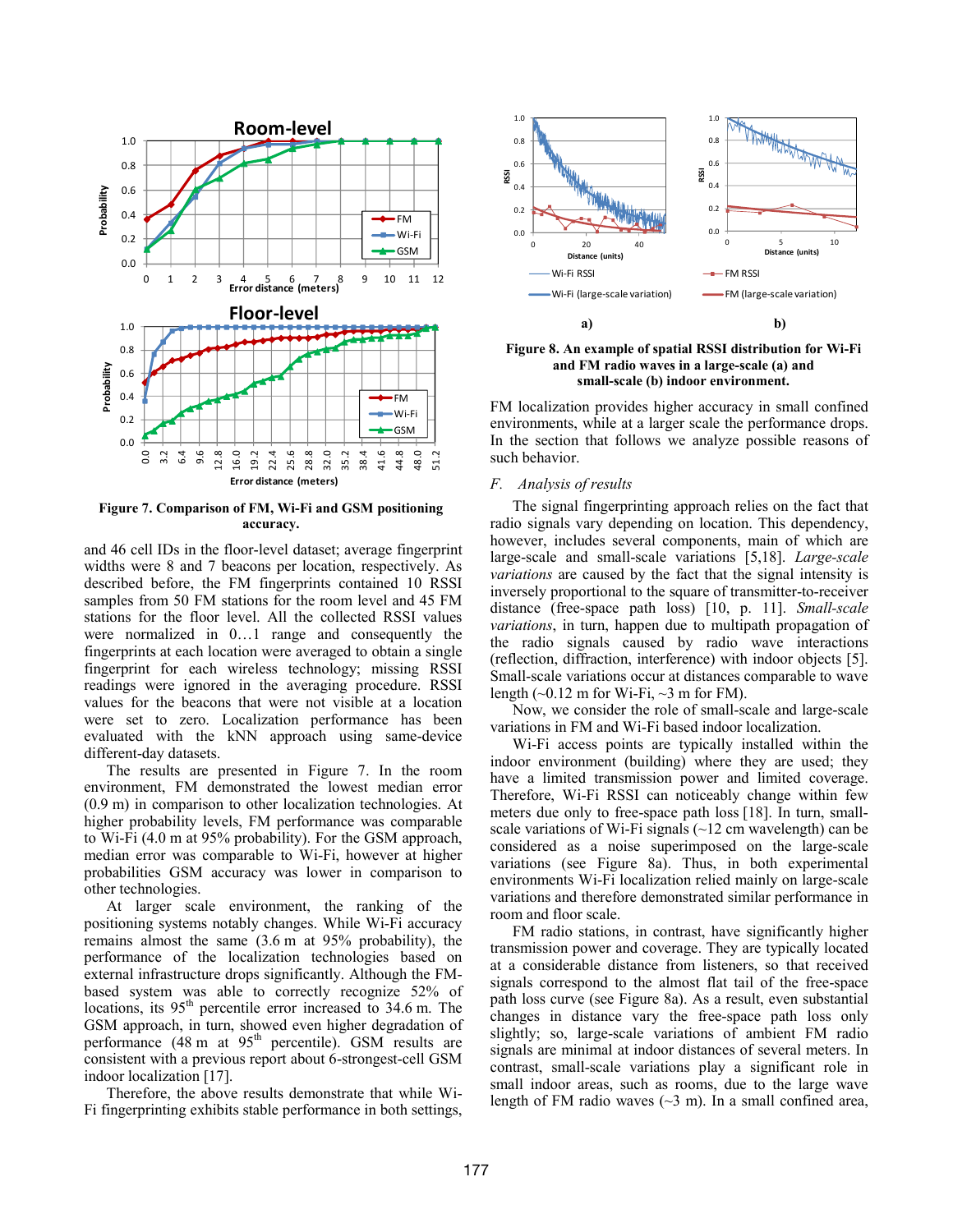the small-scale variations create unique enough signal distribution patterns, which results in high accuracy of the fingerprint-based localization (Figure 8b). In larger environments, however, the patterns of small-scale variations are ambiguous (Figure 8a) and the localization performance decreases.

In terms of signal variation, GSM base stations are similar to FM stations: they are situated at a considerable distance from the mobile devices, and have a medium coverage. Thus, large-scale variations of GSM signals are likely to be more expressed than for FM, but less than for Wi-Fi. The small-scale variations of GSM signals have a scale of 0.3 m (for 900 MHz GSM band), and signal patterns might become ambiguous even in a rather small area. On the other hand, a regular GSM phone reports RSSI of up to 7 strongest nearby stations, while FM fingerprints may contain dozens of channels and thus provide better localization accuracy (see Section III.C).

#### IV. POWER CONSUMPTION

In typical ubiquitous computing applications, available battery power is a major limitation that determines sampling rate, data collection length and general usability of an application. Therefore, modules with low power requirements not only increase the amount of data that can be collected, but also allow long-term monitoring, while having a minimal impact on user's device. Considering the importance of power consumption, we measured the battery life of a mobile device in FM and Wi-Fi localization modes.

The experiments were carried out on a Samsung Omnia2 device. During the tests, the phone periodically acquired location fingerprint and stored it in a database. It was not possible to acquire GSM RSSI because the device did not provide an access to the phone module. However, the base stations are automatically queried by the GSM module for its internal operation and no special software-initiated scanning is required (in contrast to FM and Wi-Fi). Therefore, battery life in GSM mode was estimated by leaving the device with enabled GSM module at a place with a medium signal level. During the tests, the device was kept in an "unattended" power state [27], with screen and unused wireless modules turned off. The tests started with a fully charged battery and continued until the device run out of power and turned itself off. The baseline battery performance was acquired with all the wireless modules switched off.

Figure 9 presents the results of battery life measurements in FM and Wi-Fi fingerprinting modes for different time intervals between consecutive fingerprints. It was not possible to evaluate Wi-Fi performance with 1 s update period, as the Wi-Fi driver became unstable at high sampling rates and often crashed. From the general trend, however, it is evident that the result would have been less than 7.4 h, which is still significantly below the 27.9 h demonstrated by FM with 3 beacons. With 10 or more seconds between scans, the FM reaches its maximum performance, providing only 1.3 h (3%) shorter battery life in comparison to the baseline. In contrast to FM, Wi-Fi puts a significant load on the battery, and demonstrates only 7.4 h and 12.6 h battery life with 10 s and 20 s interval, respectively.



**Figure 9. Battery life in FM and Wi-Fi fingerprinting modes.** 

Overall, FM demonstrates superior power efficiency, providing 2.6 to 5.5 times longer battery life than Wi-Fi and closely approaching the baseline maximum.

#### V. CONCLUSION

This paper presented an investigation and evaluation of FM broadcasting stations as an alternative for indoor localization. The experimental results shown have demonstrated the feasibility of indoor localization using broadcasting FM radio stations. We have provided an experimental evaluation of limitations of external infrastructure (such as FM or GSM) when the localization area increases, and complemented it with an analysis of the location fingerprints dependence on signal wave lengths. We have also experimentally verified that FM receivers have significantly lower power consumption than Wi-Fi modules and provide 2.6 to 5.5 times longer battery life in localization mode. While FM radio technology in our experiments required headphones to serve as an antenna, this is not a fundamental limitation since certain devices (such as portable MP3 players) are typically used with headphones; moreover, FM tuner chips are sensitive enough to be used with embedded antennas [28]; and finally, there are already devices on the market with internal FM antennas (for example, Nokia 5030).

This work is the first to investigate indoor localization using FM broadcasting stations and thus a number of future research directions remain to be followed, including the influence of user facing direction, device holding position or antenna configuration on RSSI readings.

#### **REFERENCES**

- [1] A.K. Dey and G.D. Abowd, "Towards a better understanding of context and context-awareness," Proc. CHI 2000, ACM Press, 2000.
- [2] H. Liu, H. Darabi, P. Banerjee, and J. Liu, "Survey of wireless Indoor positioning techniques and systems," IEEE Trans. Systems, Man, and Cybernetics, Part C. 37, 2007, pp. 1067-1080.
- [3] "Interference mitigation challenges and solutions in the 2.4 to 2.5- GHz ISM band". http://www.cypress.com/?docID=4665.
- [4] A. Youssef, J. Krumm, E. Miller, G. Cermak, and E. Horvitz, "Computing location from ambient FM radio signals," Proc. WCNC 2005, IEEE, 2005, pp. 824-829.
- [5] H. Hashemi, "The indoor radio propagation channel," *Proc. IEEE*, vol. 81, 1993, pp. 943-968.
- [6] International Telecommunication Union, "Recommendation ITU-R P.840-4," 2009.